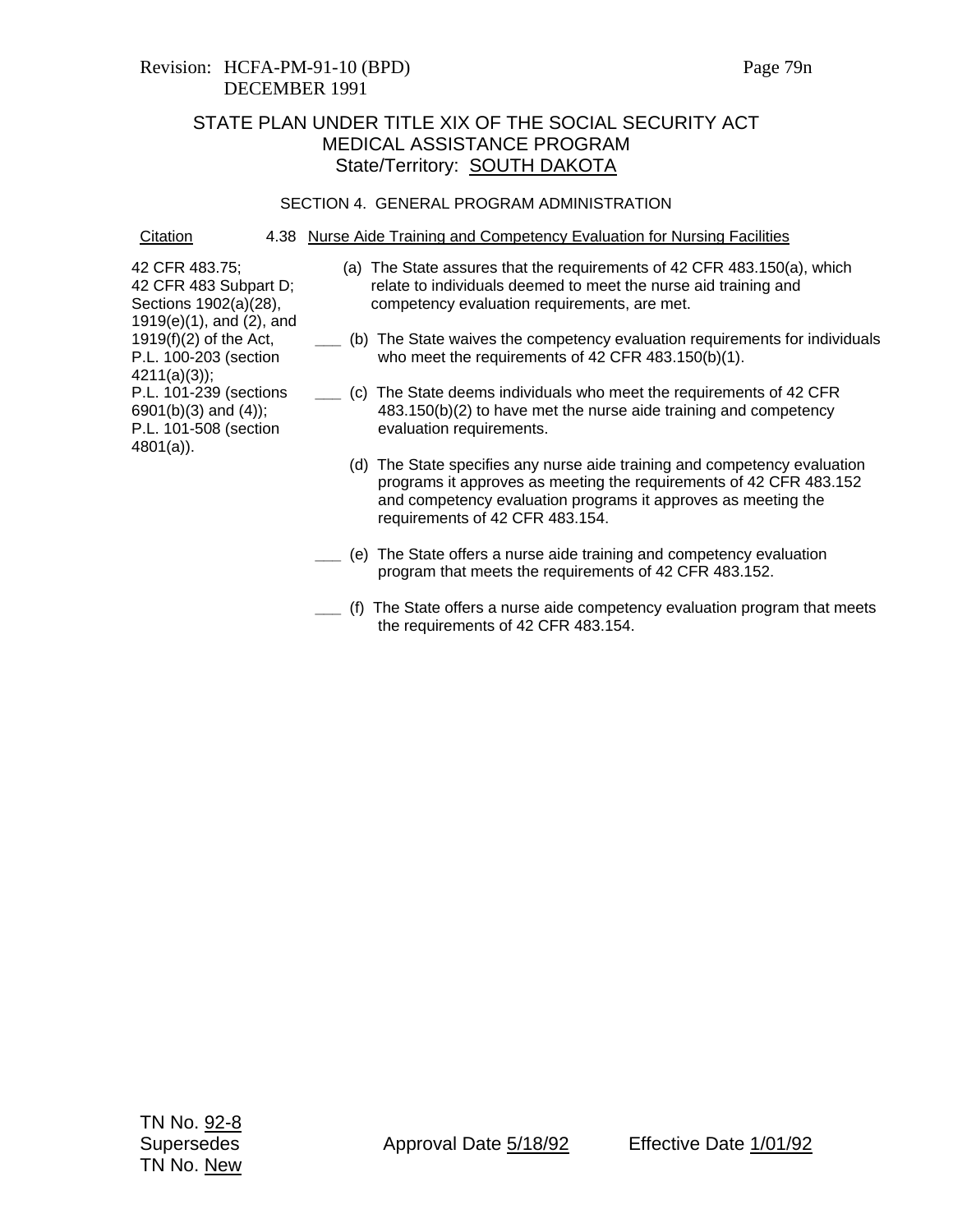# Revision: HCFA-PM-91-10 (BPD) Page 79o DECEMBER 1991

# STATE PLAN UNDER TITLE XIX OF THE SOCIAL SECURITY ACT MEDICAL ASSISTANCE PROGRAM State/Territory: **SOUTH DAKOTA**

#### SECTION 4. GENERAL PROGRAM ADMINISTRATION

Citation 4.38 Nurse Aide Training and Competency Evaluation for Nursing Facilities (continued)

- (g) If the State does not choose to offer a nurse aide training and competency evaluation program or nurse aide competency evaluation program, the State reviews all nurse aide training and competency evaluation programs and competency evaluation programs upon request.
- (h) The State survey agency determines, during the course of all surveys, whether the requirements of 42 CFR 483.75(e) are met.
- (i) Before approving a nurse aide training and competency evaluation program, the State determines whether the requirements of 42 CFR 483.152 are met.
- (j) Before approving a nurse aide competency evaluation program, the State determines whether the requirements of 42 CFR 483.154 are met.
- (k) For program reviews other than the initial review, the State visits the entity providing the program.
- (l) The State does not approve a nurse aide training and competency evaluation program or competency evaluation program offered by or in certain facilities as described in 42 CFR 483.151(b)(2) and (3).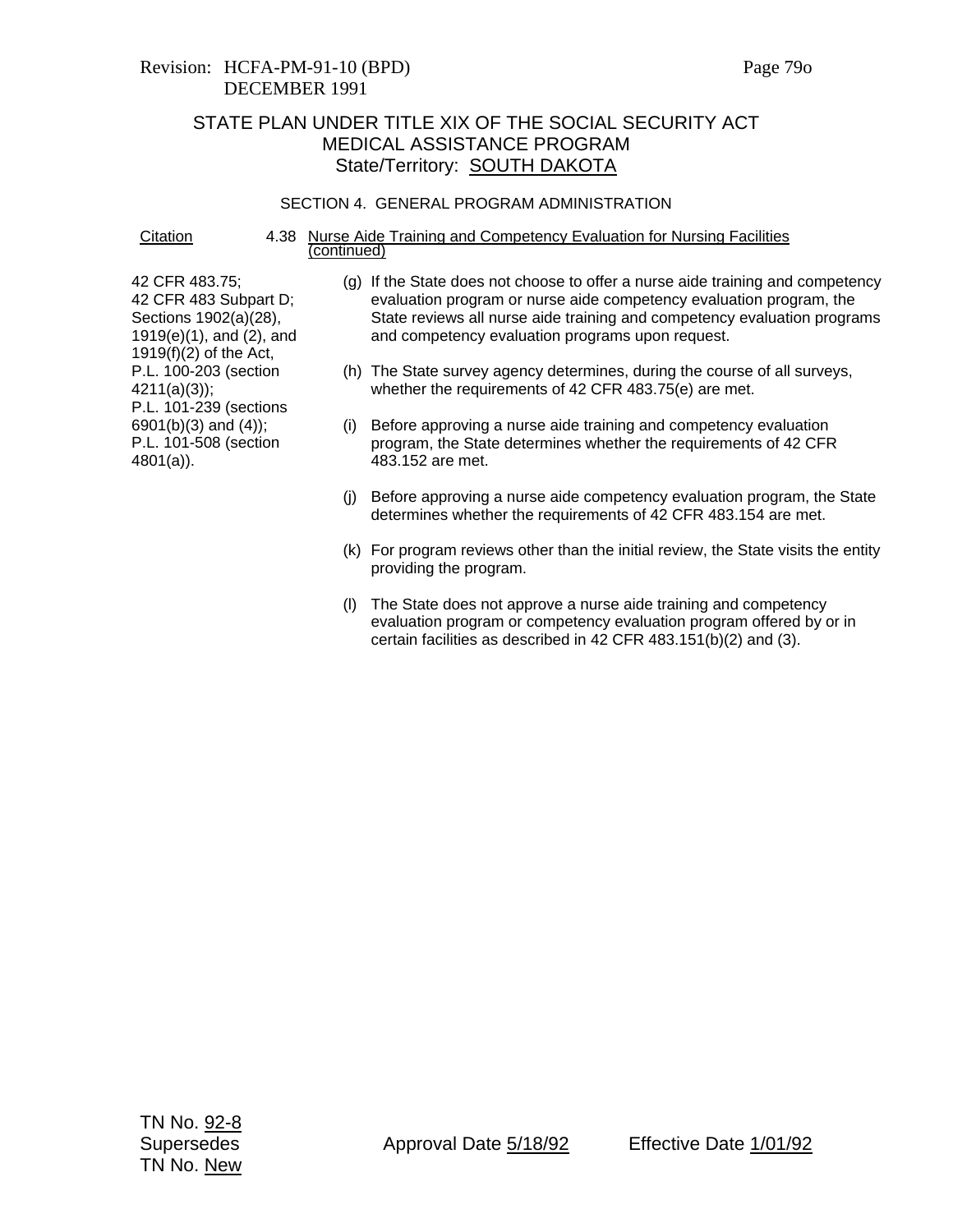# Revision: HCFA-PM-91-10 (BPD) Page 79p DECEMBER 1991

# STATE PLAN UNDER TITLE XIX OF THE SOCIAL SECURITY ACT MEDICAL ASSISTANCE PROGRAM State/Territory: **SOUTH DAKOTA**

### SECTION 4. GENERAL PROGRAM ADMINISTRATION

Citation 4.38 Nurse Aide Training and Competency Evaluation for Nursing Facilities (continued)

- (m) The State, within 90 days of receiving a request for approval of a nurse aide training and competency evaluation program or competency evaluation program, either advises the requestor whether or not the program has been approved or requests additional information from the requestor.
- (n) The State does not grant approval of a nurse aide training and competency evaluation program for a period of longer than 2 years.
- (o) The State reviews programs when notified of substantive changes (e.g., extensive curriculum modification).
- (p) The State withdraws approval from nurse aide training programs and competency evaluation programs when the program is described in 42 CFR 43.151(b)(2) or (3).
- **\_X** (q) The State withdraws approval of nurse aide training and competency evaluation programs that cease to meet the requirements of 42 CFR 483.152 and competency evaluation programs that cease to meet the requirements of 42 CFR 483.154.
	- (r) The State withdraws approval of nurse aide training and competency evaluation programs and competency evaluation programs that do not permit unannounced visits by the State.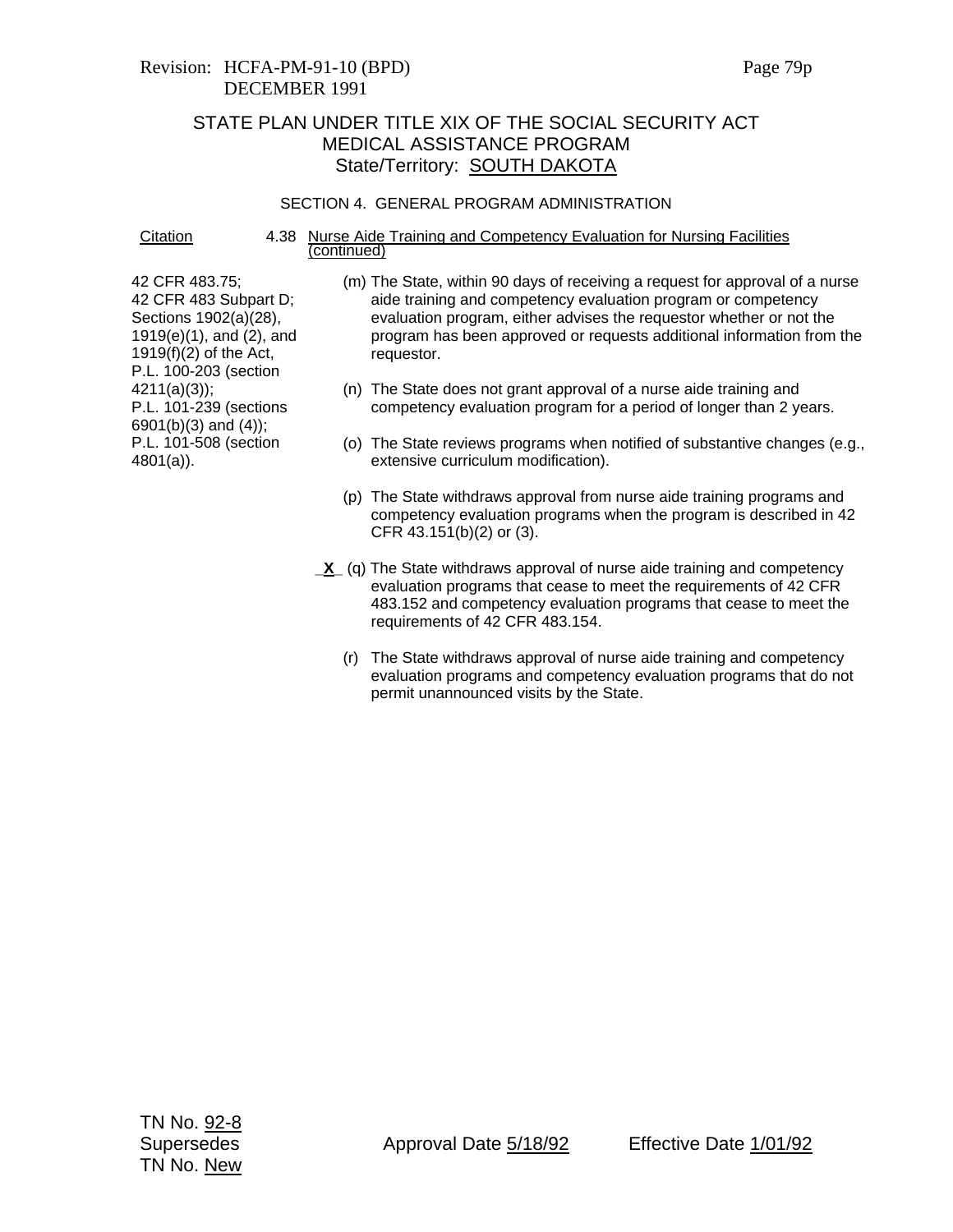## Revision: HCFA-PM-91-10 (BPD) Page 79q DECEMBER 1991

# STATE PLAN UNDER TITLE XIX OF THE SOCIAL SECURITY ACT MEDICAL ASSISTANCE PROGRAM State/Territory: **SOUTH DAKOTA**

#### SECTION 4. GENERAL PROGRAM ADMINISTRATION

Citation 4.38 Nurse Aide Training and Competency Evaluation for Nursing Facilities (continued)

- (s) When the State withdraws approval from a nurse aide training and competency evaluation program or competency evaluation program, the State notifies the program in writing, indicating the reasons for withdrawal of approval.
- (t) The State permits students who have started a training and competency evaluation program from which approval is withdrawn to finish the program.
- (u) The State provides for the reimbursement of costs incurred in completing a nurse aide training and competency evaluation program or competency evaluation program for nurse aides who become employed by or who obtain an offer of employment from a facility within 12 months of completing such program.
- (v) The State provides advance notice that a record of successful completion of competency evaluation will be included in the State's nurse aid registry.
- (w) Competency evaluation programs are administered by the State or by a State-approved entity which is neither a skilled nursing facility participating in Medicare nor a nursing facility participating in Medicaid.
- **<u>X</u>** (x) The State permits proctoring of the competency evaluation in accordance with 42 CFR 483.154(d).
	- (y) The State has a standard for successful completion of competency evaluation programs.